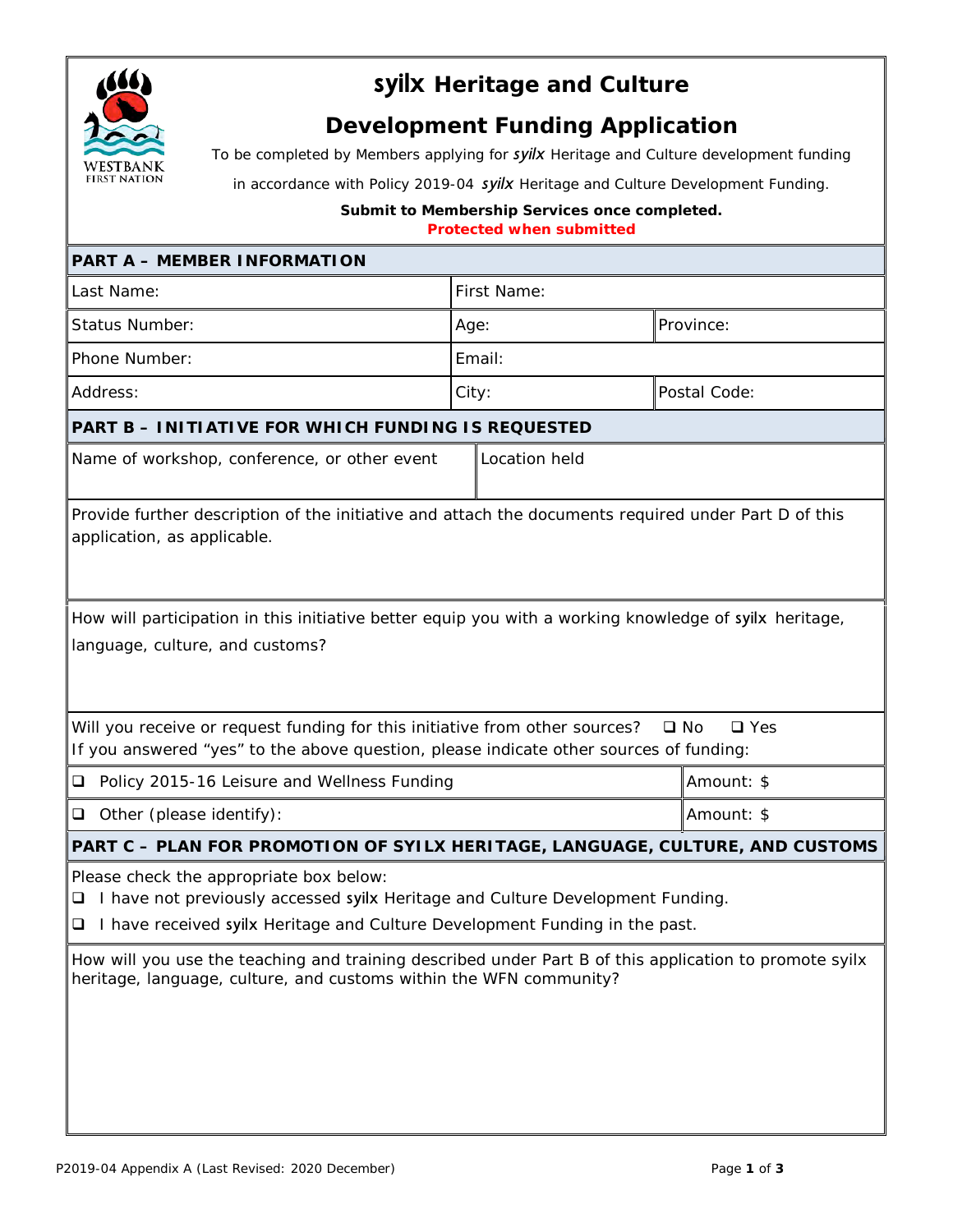Please describe how you are already engaged in actively promoting syilx heritage, language, culture, and customs within the WFN community.

If you received teaching and training with previous syilx Heritage and Culture Development Funding, describe how you used it to promote syilx heritage, language, culture, and customs within the WFN community using specific examples.

## **PART D – REQUIRED DOCUMENTS**

Documentation that helps to describe the initiative under Part B of this application must be submitted with the application. Appropriate documentation includes, but is not limited to, the items described below.

| $\Box$ Registration form<br>$\Box$ Brochure<br>$\Box$ Agenda | $\Box$ Accommodation reservation confirming total cost<br>$\Box$ Other relevant documentation (please identify): |                        |  |
|--------------------------------------------------------------|------------------------------------------------------------------------------------------------------------------|------------------------|--|
| <b>PART E - OUTLINE OF COSTS</b>                             |                                                                                                                  |                        |  |
| Registration Fee(s)                                          |                                                                                                                  |                        |  |
| <b>Commercial Lodging</b>                                    |                                                                                                                  | \$ x ___ nights = \$   |  |
| Non-Commercial Lodging (friend or family member)             |                                                                                                                  | \$35 x ___ nights = \$ |  |
| Airplane                                                     |                                                                                                                  | \$                     |  |
| Boat                                                         |                                                                                                                  | \$                     |  |
| <b>Bus</b>                                                   |                                                                                                                  | \$                     |  |
| Taxi                                                         |                                                                                                                  | \$                     |  |
| Toll fees                                                    |                                                                                                                  | \$                     |  |
| Private transportation (self, friend, or family member)      |                                                                                                                  | \$0.23 x ____ km = \$  |  |
| <b>Total Expenses</b>                                        |                                                                                                                  | \$                     |  |